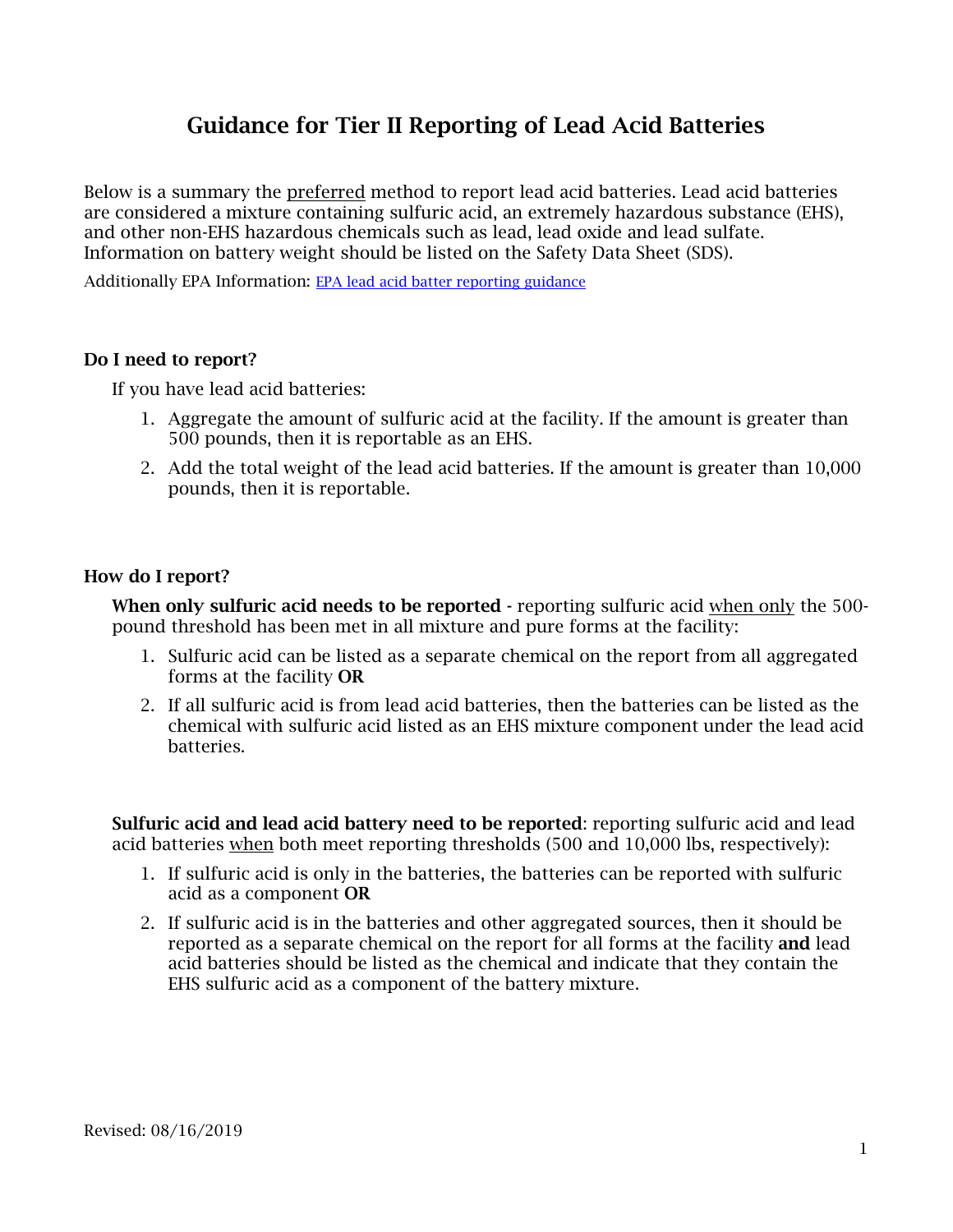## Lead acid battery reporting examples

To determine the weight of the chemical components in a lead acid battery, multiply the chemical component percentage by the weight of the whole mixture in pounds. Using the information from the example SDS below for Examples 1 and 2.

## **Safety Data Sheet Example for Lead Acid Battery Composition**

| ------------                |                   |              |
|-----------------------------|-------------------|--------------|
| Ingredients                 | <b>CAS Number</b> | % by Weight* |
| Lead and lead compounds     | 7439-92-1         | 76           |
| Sulfuric Acid (Electrolyte) | 7664-93-9         | つつ           |
| Antimony                    | 7440-36-0         |              |

\*Note: If the SDS provides a range for the percent composition for the chemical components use the highest percentage value for calculations unless an average percentage value is given. For example, if the SDS lists the percent composition of sulfuric acid as a range of 20-50%, use 50%.

**Example 1.** The facility has 100 lead acid batteries that weigh 55 pounds each for a total weight of 5,500 pounds and no other forms of sulfuric acid. The SDS above was used for determining chemical amounts and what information is needed for Tier II reporting.

1) EHS component example of sulfuric acid:

a. Weight of Sulfuric Acid=  $5,500$  pounds  $x$  22% = 1200 pounds.

Report: Exceeds the 500-pound threshold, report the 1,200 pounds of sulfuric acid in the Tier II Report.

## 2) Whole lead acid battery example of lead chemicals and antimony:

a. Weight of battery  $= 5,500$  pounds.

Report: Does not meet or exceed 10,000 pounds, not reportable.

**Tier II Reporting:** Can report two ways: 1) report the sulfuric acid as an EHS chemical or 2) report the lead acid battery with sulfuric acid as an EHS component.

**Example 2.** The facility has 210 lead acid batteries that weigh 55 pounds each for a total weight of 11,500 pounds and stores 150 pounds of pure sulfuric acid. The SDS above was used for determining chemical amounts and what information is needed for Tier II reporting.

- 1) EHS component example of sulfuric acid:
	- a. Weight of Sulfuric Acid in batteries  $= 11,500$  pounds x  $22\% = 2,530$  pounds.
	- b. Weight of pure sulfuric acid = 150 pounds.
	- c. Total Weight of all sulfuric acid = 2,680 pounds.

Report: Exceeds the 500-pound threshold, report the 2,680 pounds of sulfuric acid in the Tier II Report.

Revised: 08/16/2019